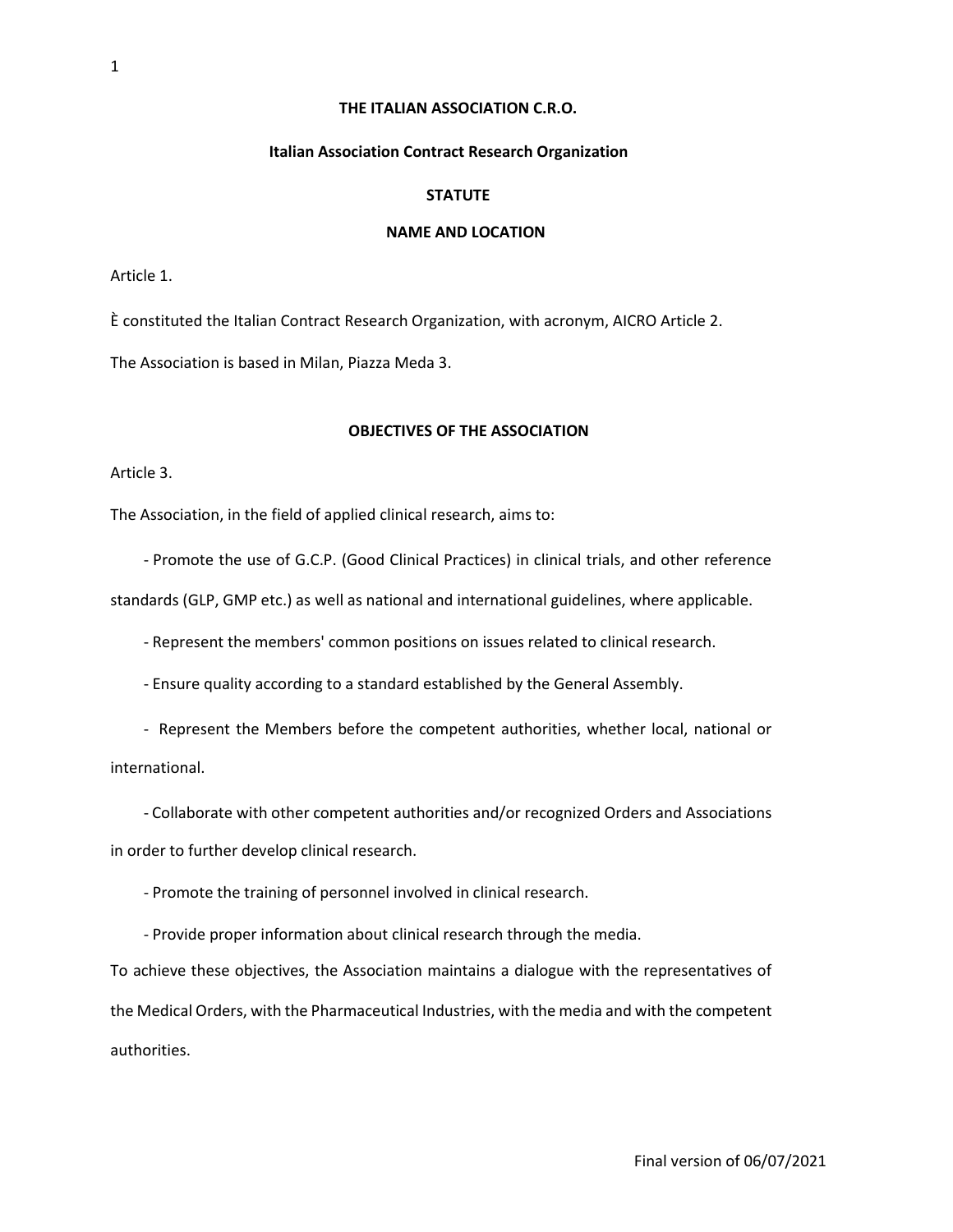In particular, the Association wants to guarantee the interests of patients, but also a continuous development of scientific methodology.

Symposia, seminars or conferences of the Association may be organized for this purpose, as well as regular refresher courses.

To ensure a high level of quality, in addition to compliance with the provisions of current legislation on the matter, the Executive Board of the Association, representing the Assembly of Members, will establish a "Regulation" within which it may include any additional quality requirements that the Members must comply and comply.

#### **THE MEMBERS**

Article 4.

Companies with share capital (Italian or foreign that have an organization in Italy) that agree with the objectives of the Association can become members.

The Executive Board has the right to appoint as Honorary Member individuals/ individuals who have particularly distinguished themselves giving their scientific contribution particular prestige within the Association or in the field of clinical research, demonstrating competence, commitment and professionalism.

The Honorary Member is exempt from the payment of the annual membership fee.

The Honorary Member may participate in the Annual Meeting, may attend the Assembly of Active Members, but does not have the right to vote or the opportunity to apply for elective positions within the Association.

To become a member, a written request and documentation must be submitted that attests the quality of the Company, as required by this Statute and the "Regulations".

Final version of 06/07/2021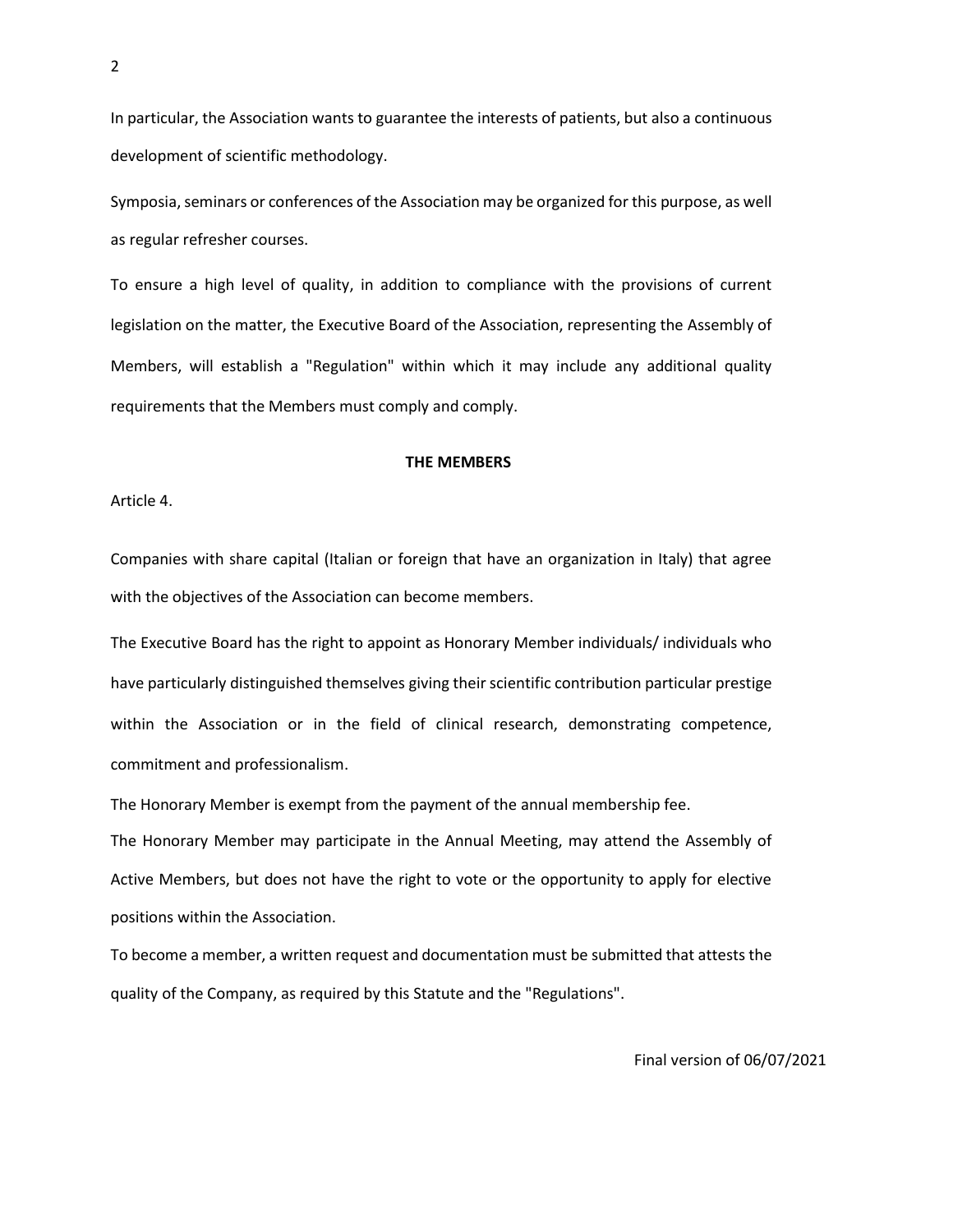The control and verification of the requirements to be carried out within thirty days from the receipt of the request, is the responsibility of the Executive Board in the name and on behalf of the Shareholders' Meeting.

For membership in AICRO to be valid in all respects, the Member accepted must then pay the membership fee that will be valid as a membership fee for the current year and will be required to pay the membership fee for the following years. The amount of membership and registration fees is determined by the "Regulations". Members are obliged to comply with the provisions of this Statute.

Article 5.

Shareholders who change the name of the company, also as a result of aggregations, mergers or acquisitions between companies already present in AICRO are required to submit a written communication to AICRO.

If the payment of the annual registration fee has already been paid, this payment will be recognized as valid for the current year for the company resulting from the change of name.

Article 6.

A Member will lose its qualification if:

a) Cease to carry out its activities within the objectives of the Association.

b) It is subject to insolvency proceedings.

c) By decision of the Member by written declaration.

d) For serious reasons such as:

- Violation of the quality standard provided by the Association, in the Regulation pursuant to of the previous Article 3.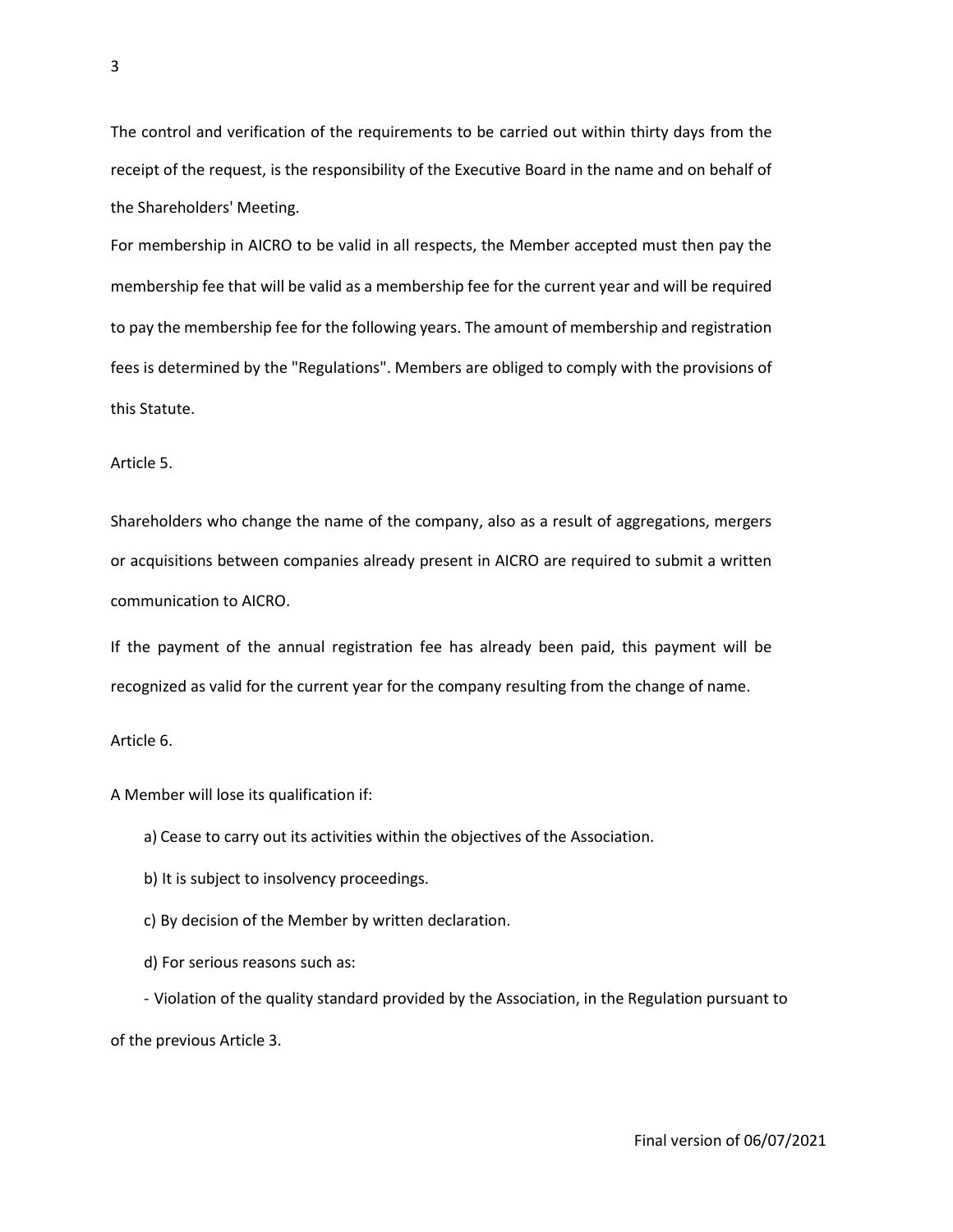- Due to the non-payment of the membership fee within the 3 months following the expiry date and after prompt payment by written communication by the Executive Board.

#### **FINANCING OF THE ASSOCIATION**

Article 7.

The funds necessary for the activity of the Association will be found from the registration fees, from the annual fees of the Members, from the sums collected on the occasion of any cultural initiatives and from any donations. Private donations must be screened and submitted to the approval of the Executive Board.

The annual fees must be paid within the deadline set by the "Regulation" and cannot be refunded. The current activities and representative activities carried out by the members for the benefit of AICRO will, however, be free of charge, except for explicit exceptions approved by the Executive Board.

## **BODIES OF THE ASSOCIATION**

Article 8.

The organs of the Association are:

1. The Assembly of Members

2. The Executive Board

## **THE SHAREHOLDERS' MEETING**

Article 9.

a) The ordinary General Assembly is convened at least once a year through an official invitation with thirty days notice and by sending in writing (letter or e-mail) of the Agenda by the President of the Executive Board.

Final version of 06/07/2021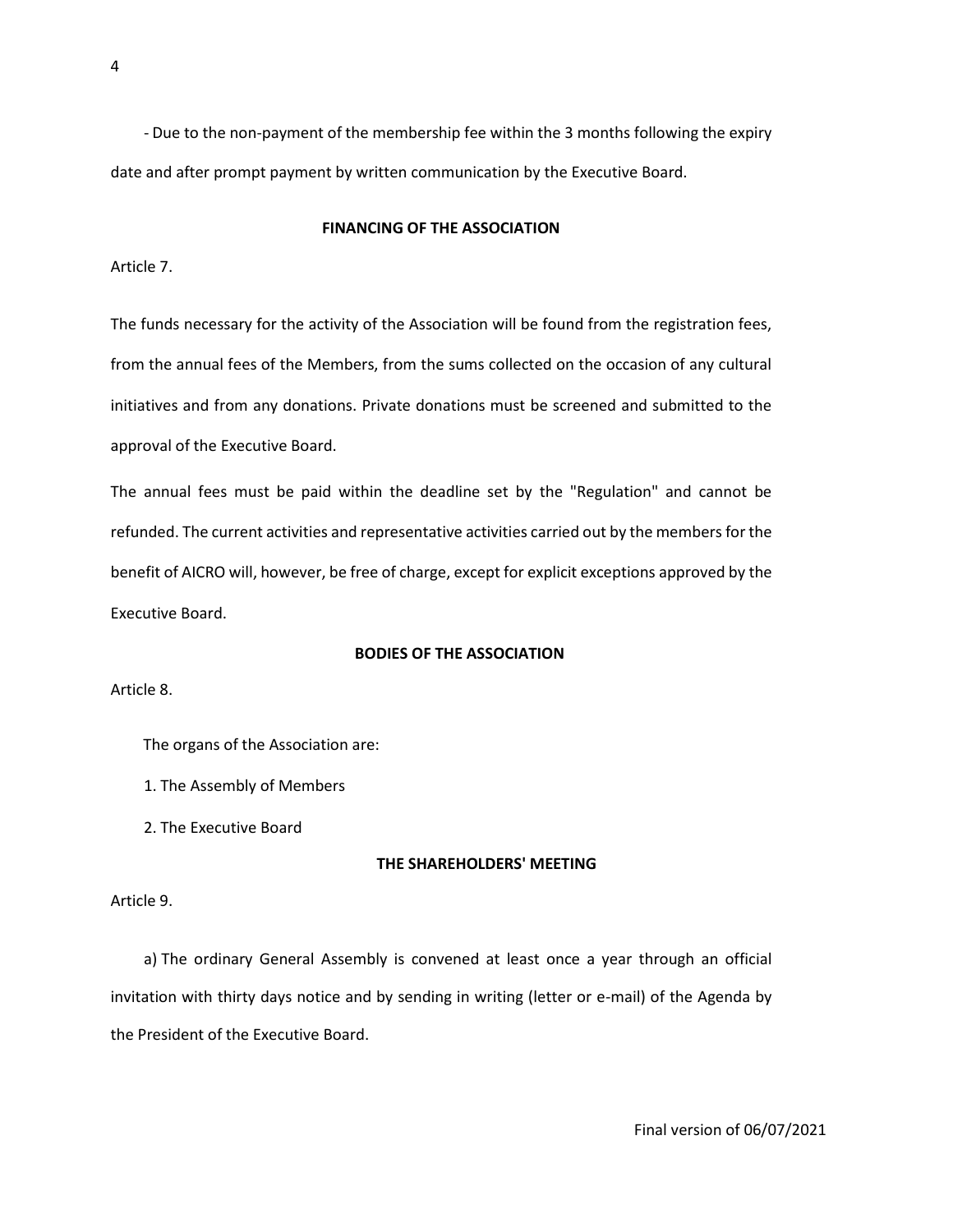The members of the Executive Board have the right to intervene at the General Assembly.

Extraordinary meetings of the General Assembly take place following a call by the Executive Board or at the request of at least one third of the Members, in both cases with thirty days' notice.

Also provided for the possibility that the Shareholders' Meetings are held through teleconference.

b) The General Assembly may validly deliberate when at least half of the Members are present, on their own or by proxy.

Each present Member may represent at most another Member, by written proxy.

Decisions, unless otherwise specified, shall be taken by a simple majority of the votes of the speakers.

c) In the event that the General Assembly lacks the conditions to be able to validly deliberate, the same convocation may provide for a second meeting of the Shareholders' Meeting, with the same Agenda, but with at least one day difference. On second call, the General Assembly may deliberate regardless of the number of members present, provided that one of the members of the Executive Board is present.

d) The General Assembly shall decide:

- Any amendments to the "AICRO Regulation".

- Any amendments to the Statute.

- On the dissolution of the Association.

- On other matters entrusted to you by the Executive Board, by law or by this Statute.

e) At each meeting of the General Assembly the minutes will be drawn up and signed by the Secretary of the Meeting, appointed by The General Assembly and by the Chairman of the Executive Board. The report will also be sent in copy to the members.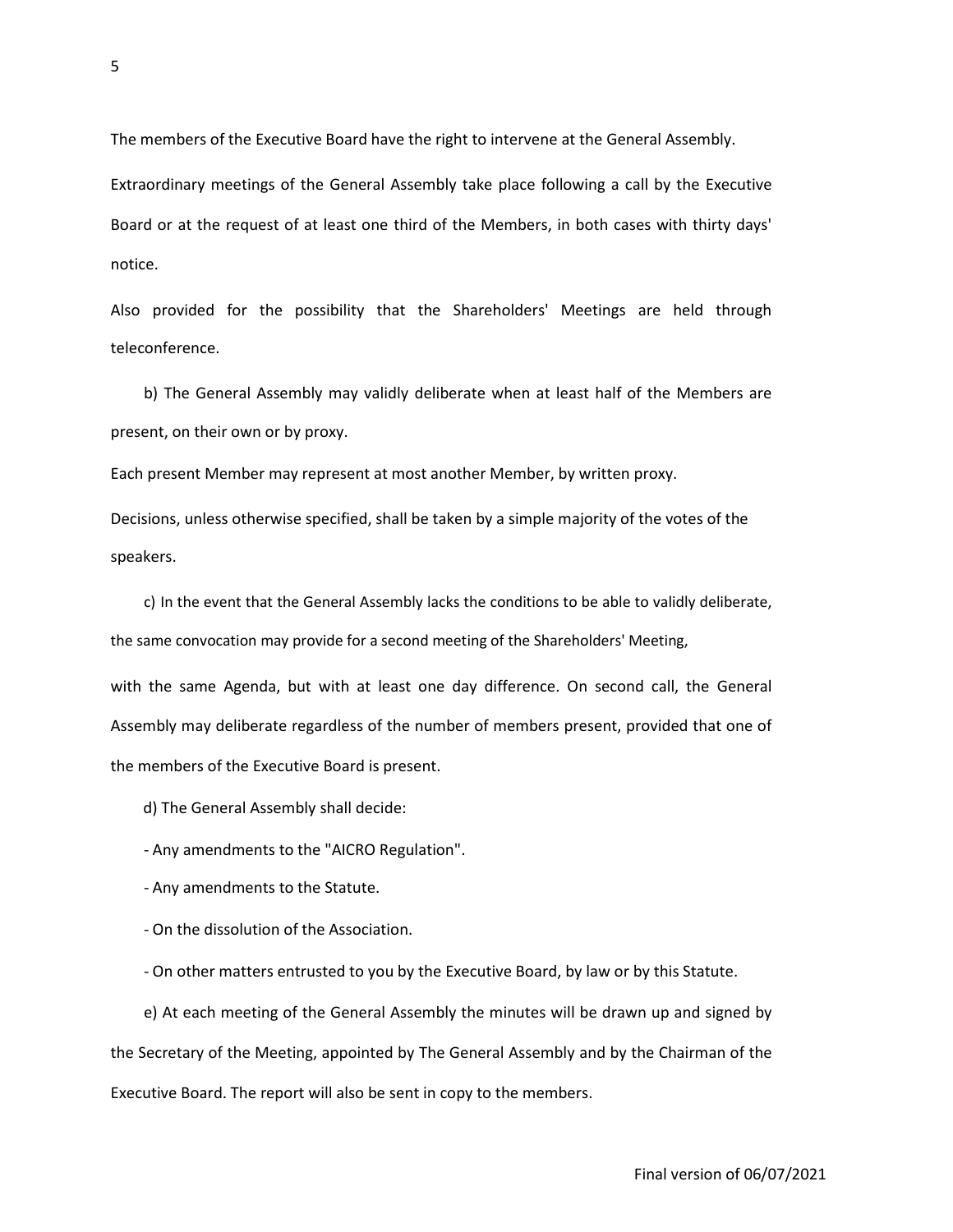f) The General Assembly may take its decisions in writing (letter, e-mail), in case the Chairman of the Executive Board or at least one third of the Members request it.

#### **THE GOVERNING COUNCIL**

Article 10.

a) The Executive Board consists of the following 4 members: a President, a Vice President, a Scientific Director, a Treasurer. They hold office for three years, are appointed by the Shareholders' Meeting, except the first appointed in the articles of association, and are eligible for re-election.

In the event of a vote in which there is no majority, the vote of the President shall prevail. A member of the EB or a member deemed qualified by the EB will also be entrusted with the task of representing the Association at an international level.

b) The Executive Board may validly deliberate with the participation of at least three of its members.

c) Decisions can also be taken in writing (letter, e-mail) without the need for the Executive Board to meet. With the same number of votes, the President shall have the casting vote. It is the responsibility of the President to keep a book in which all decisions taken by the Executive Board are recorded chronologically. The resolutions of the Executive Board and the General Assembly shall be kept for a maximum period of 10 (ten) years.

d) The Executive Board is responsible for the following activities:

1. Manage your current assets.

2. Represent the Association towards the same Members and third parties.

3. Draft and amend the "Rules of Procedure".

4. Organize the General Assemblyand plan and organize Symposia and other initiatives cultural.